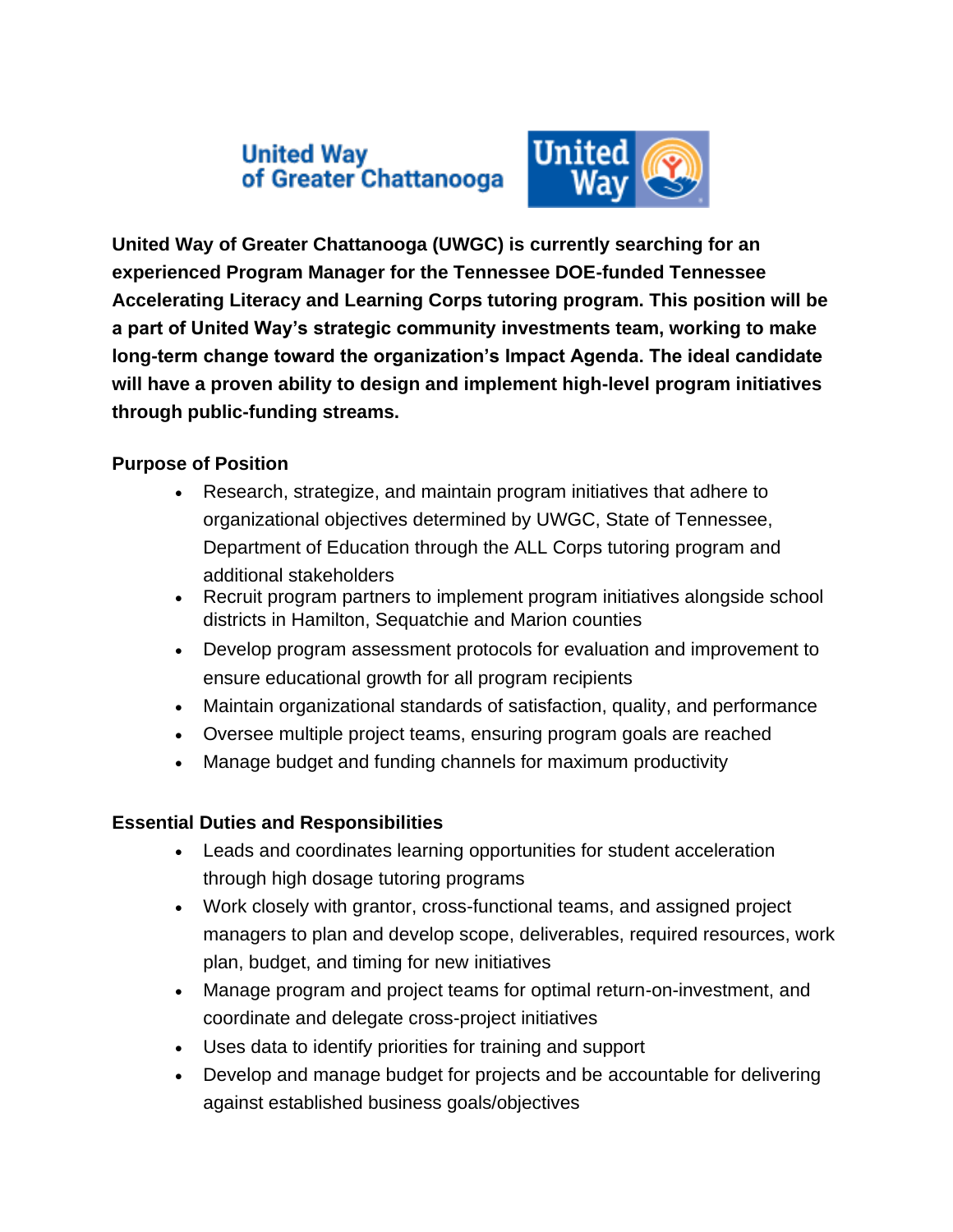- Maintain timely reporting for internal evaluation and grant requirements
- Work with other project managers to identify risks and opportunities across multiple projects within the department
- Works as a liaison between all partners, ensuring effective and streamlined communication
- Directly assists the Finance department to ensure billing is correct and timely based on State requirements
- Analyze, evaluate, and overcome program risks, and produce program reports for management and stakeholders
- Ensures compliance with district, state and federal policies, regulations, and laws
- Adheres to the Teacher Code of Ethics as defined by Tennessee Law
- Performs other duties as assigned

#### **Skills and Qualifications**

- Bachelor's degree in education, non-profit management, or related field. Master's degree preferred
- 3+ years of program management required. Experience managing complex projects that cross multiple departments or organizations, preferred
- Educational experience, strongly preferred
- People management experience, strongly preferred
- Exceptional leadership, time management, facilitation, and organizational skills
- Working knowledge of digital marketing and budgeting principles
- Demonstrate excellent verbal and written communication skills to deal effectively with students, educators, parents, community partners and the general public

#### **Core Competencies Required**

- **Mission-Focused:** Catalyze others' commitment to mission to create real social change that leads to better lives and healthier communities. This drives their performance and professional motivation.
- **Relationship-Oriented:** Understands that people come before process and is astute in cultivating and managing relationships toward a common goal.